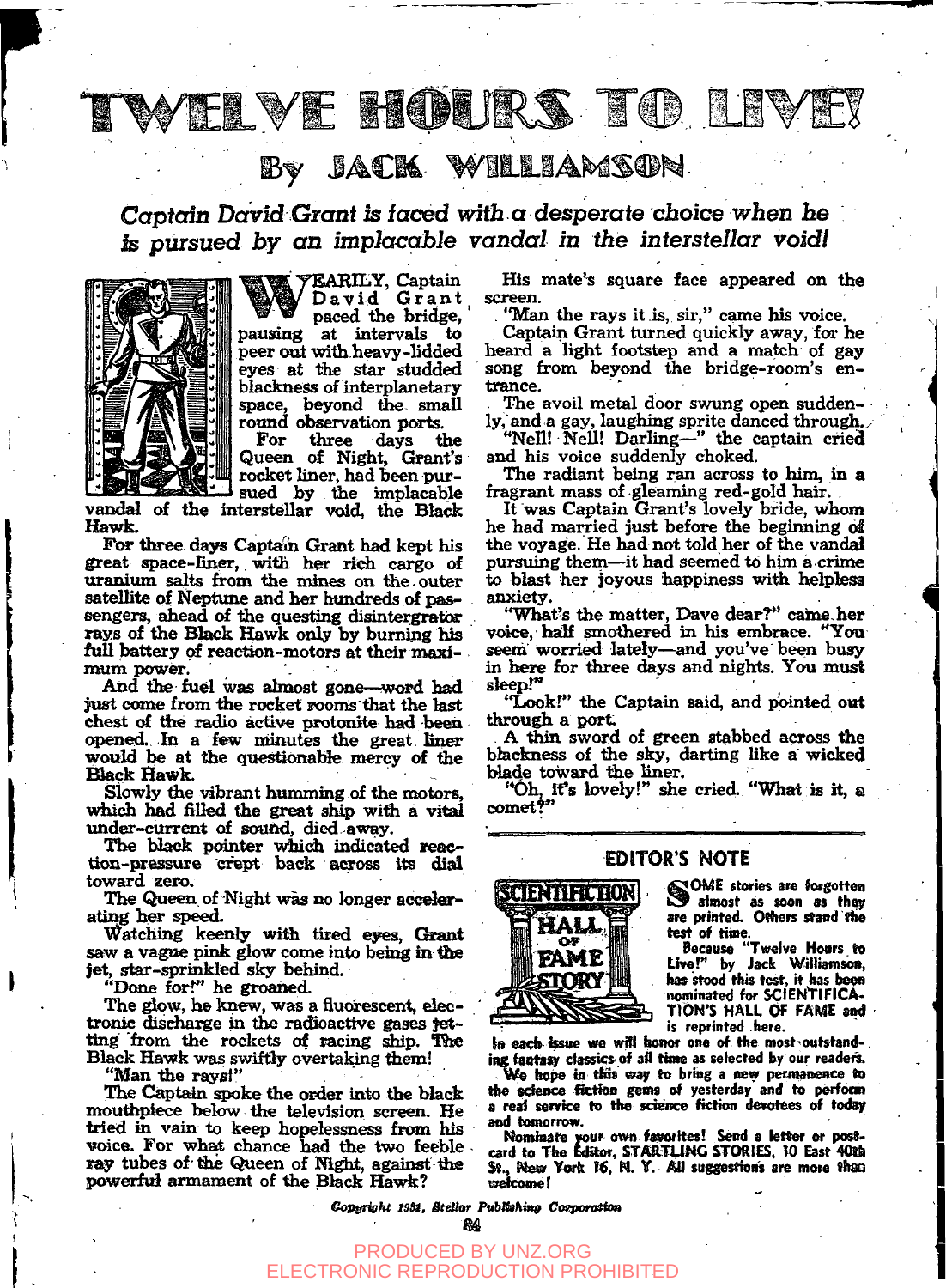

The space pirate bowed mockingly

His face grew white, his jaws set, lambent flame glowed in his blue eyes. His arms tightened fiercely about her.

"Nell, darling!" he cried.

He looked away, swallowed. In a moment he went on.

"I haven't told you, but the Black Hawk is after us. For three days we have been run ning for our lives. And it begins to look *as.ii*  we had lost the race. You know it means the Black Hawk! I didn't tell you; I didn't want you to worry."

Brown eyes looked up at him, wide with alarm.

"The Black Hawk! the pirate?" she cried. "But don't worry, Dave-I know you can fight him off!" ,

TAPTAIN GRANT'S eyes suddenly glis-<br>U tened, and he had to swallow again. He

drew her close, kissed her shining mass of hair, her sweet face.

"Yes, we'll fight," he said fiercely. "We'll fight. And now you must go back below, dear. The bridge is too exposed, too danger-<br>ous." ous."  $\qquad \qquad \bullet$ 

"No, no!" she cried. "I'd rather stay with you."

Gently, he pushed her through the door. Brushing the moisture from his eyes, he sprang back to the television screen, and began to give orders for the coming combat.

The humming song of the motors ceased. The indicator needle swung back to zero. The fuel was exhausted. The liner, drifting helpless, was completely at the mercy of the pursuing<sup>3</sup>pirate.

APTAIN, GRANT'S eyes suddenly, glis- \_grew-more-distinct, with the black outline And the pinkish glow in the sky behind of the pirate vessel in its center.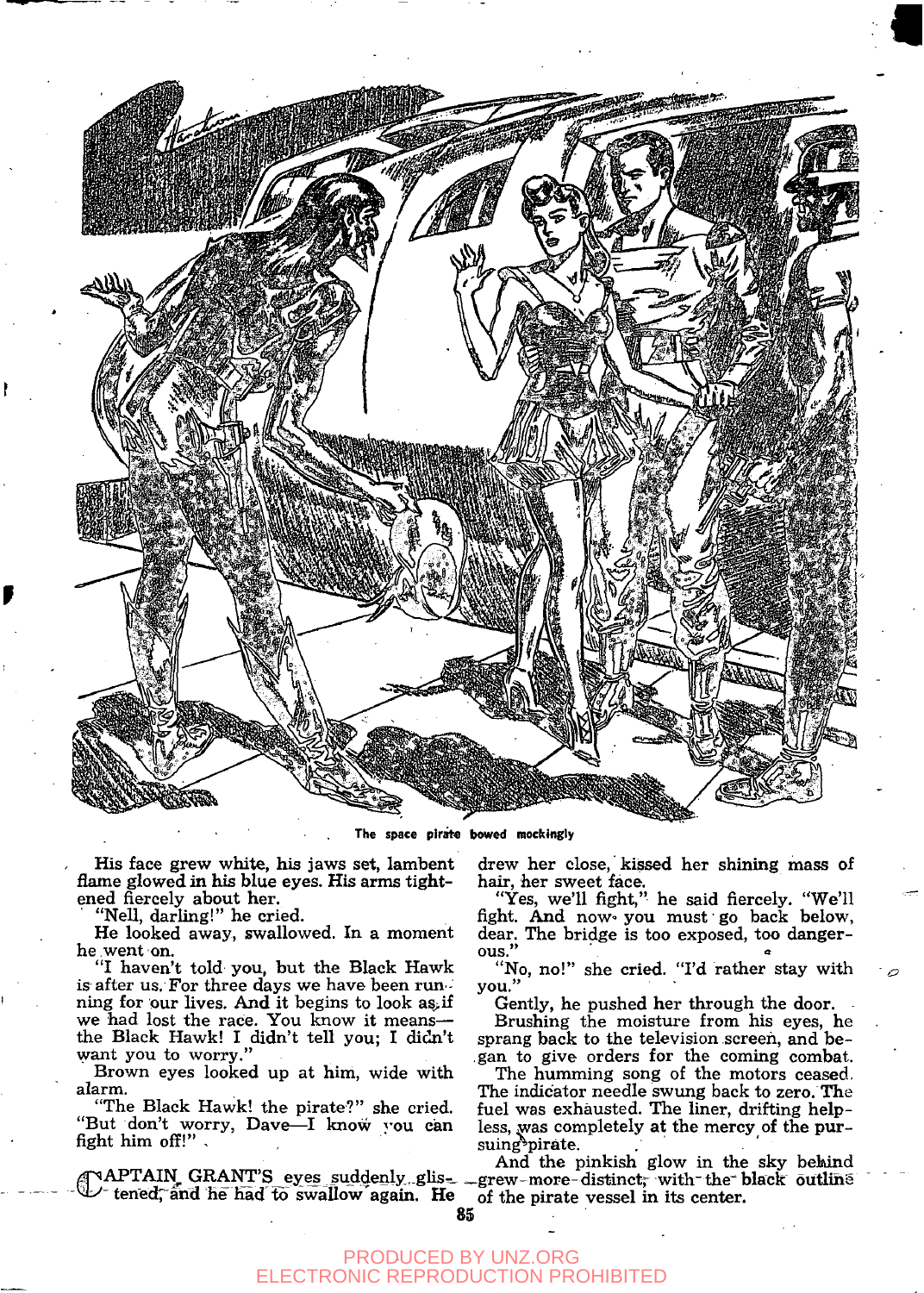Again and again, searching fingers of green flame reached out of that black ship. Green lances searching for the liner, to disintergrate the atoms of her armor into brown atomic dust, to cut away her walls so that the vital air would rush.out, leaving passengers and crew asphyxiated in a frozen vacuum.

"Hold our fire," Grant ordered. "That's the only chance—wait until they are in easy range."

Minutes throbbed by.

The Black Hawk hurtled on toward the liner, until the sinister curves of its ebon hull were plainly visible.

Three times the green tongues of the pirate's disintergrating rays swept across the helpless ship. But the hull was not broken; the pirate sought to plunder rather than to destroy.

Captain Grant nervously paced the bridge. Each time the blasting green fire of the enemy rays had fallen upon them, he had turned uncertainly toward the television screen, with the order to fire trembling on his lips.

And each time he had checked himself.

"Wait, wait!" he had muttered again and again. "Not yet!"

At last the trim ebon length of the pirate vessel was close beside the liner, airfoils folded to her smooth hull, little jets of rosy flame hissing occasionally from her rockets. to hold her in position.

'Do you surrender?" the query flicked from the heliograph of the enemy. A swinging mirror reflected the light-"" ihe distant. sun.

"Fire!" Captain Grant shouted toward his television screen, by the way of answer.

The lone bow turret of the Queen of Night swung suddenly about. Twin narrow tongues . of bright fire flashed from it like lances of emerald. The black hull of the pirate shone green where they struck.

*A.* dreadful reply came from the Black **Hawk.** *• I* 

Myriad arrowed rays leapt from her black length, sparkling jets of green radiance. They converged upon the silver-armored turret from which stabbed the two defensive beams.

Brown powder swirled away from the turret—neutronic dust, matter annihilated as such, when its electrons had been hurled into central protons by the ray.

The turret glowed green, crumpled, vanished,

A swirl of brown dust clouded the blackness of space.

Captain Grant groaned, and clutched the edge of an instrument panel until his knuckles shone white.

"Do you surrender?" The heliograph flashed again.

The captain made no move to reply. But

he was without resource. He could neither fight nor run. He could merely pace up and down the bridge like a caged animal, as he watched the tiny auxiliary rockets putting off from the pirate, and darting across toward the liner, under cover of the threatening rays.

He was helpless as, they fastened themselves upon the liner with magnetic clamps, and began cutting openings through her hull. He could only have the ship's meager supply of hand arms served out, and the crew stationed to repel the invaders.

The fighting was bloody but hopeless. Half an hour later the Queen of Night was in the hands of the individual who gave the same grim name,' the Black Hawk, to himself and his ship alike.

NELL had come back to the bridge. She and the captain had barred the door. They were in each others' arms when it was broken down.

To Captain Grant's surprise, he and his bride were treated with elaborate, though mocking, courtesy. They were conducted to one of the auxiliary rockets attached to the doomed liner, and transported across to the black ship.

When the little vessel had slipped through the airlocks of the larger one, and they stepped from it, the Black Hawk himself greeted them.

A taU man, suavely polite, immaculately attired. His hair was long, lustrous, silken, brilliantly black.

Even his eyes, cold and mocking, were black as jet.

He bowed deliberately to Nell, and seized Captain Grant's hand with effusive mocking cordiality.

"Congratulations, Captain," he cried in a voice that was low, cold, and toneless. "Your defense was excellent, considering the disadvantages under which you struggled. Your flight, with the clever twists to evade me! Your cleverness in withholding your fire to the last moment! You have given the most diverting hours I have had in months. I am deeply in you-debt."

- "Thank you," the Captain said, ironically. "I assure that I really owe you much," the Black Hawk insisted. "I see that you doubt my sincerity-To prove it, shall I grant some request for you?"

The lean, dark face of the pirate twisted into a cold, mocking smile that was almost a leer. The contract of the contract of the contract of the contract of the contract of the contract of the contract of the contract of the contract of the contract of the contract of the contract of the contract of the cont

"Honestly, do you mean it?" the captain demanded, with eagerness and doubt mingled in his tone.

"Certainly. But name your wish."

"Will you spare my wife. Take her back to some civilized planet?"

#### PRODUCED BY UNZ.ORG ECTRONIC REPRODUCTION PROHIBITED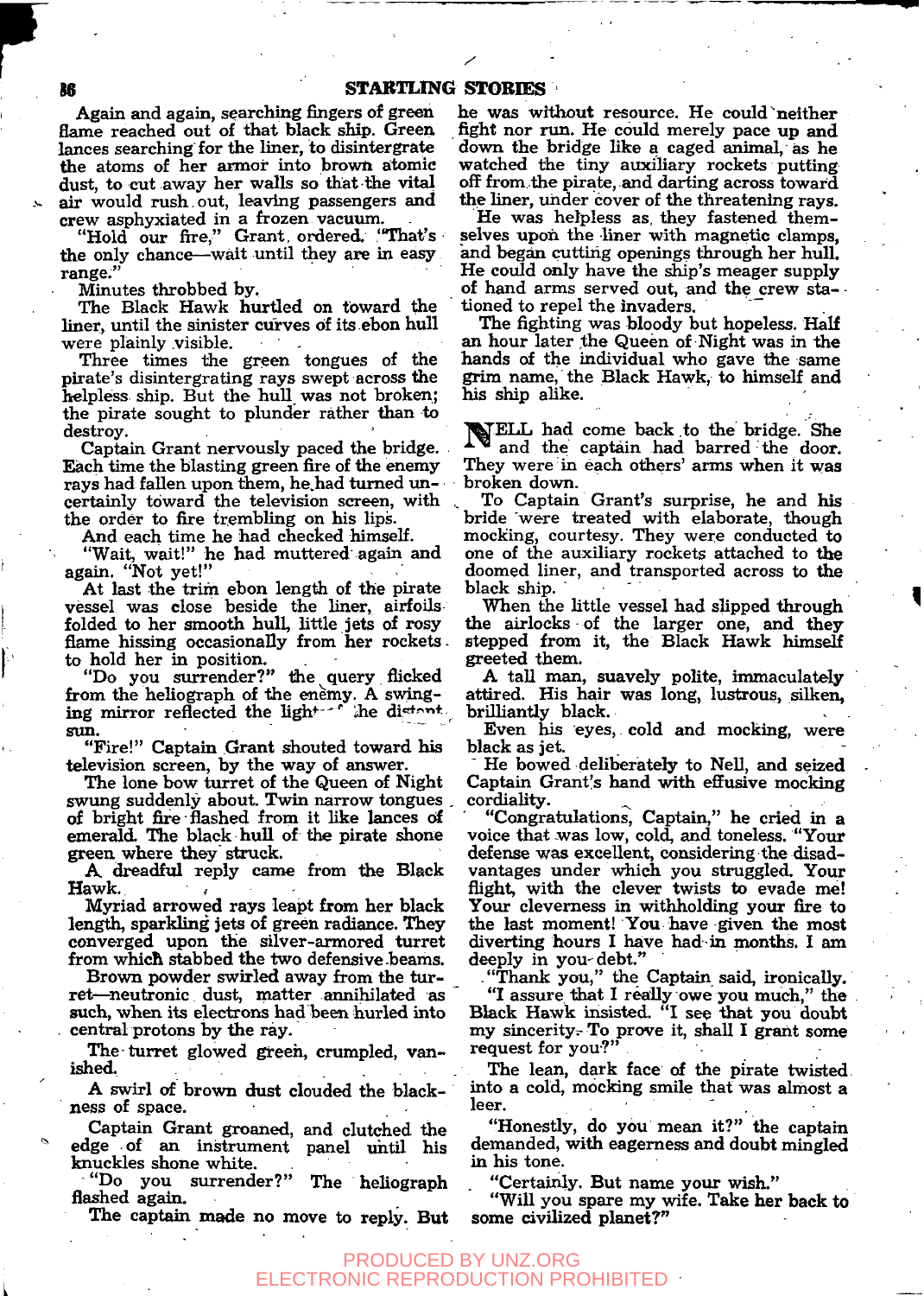For long seconds, the dark visaged man stared at the captain and his lovely bride. Suddenly he appeared to think of something that pleased him hugely, for his white teeth gleamed in a sinister smile, and his black eyes flashed diabolically.

"With all my heart!" his cold voice cried. "And since I fear the lady would find little joy in a life without you, I shall also set you at liberty!"

With tears of joy in his eyes, the captain grasped the Black Hawk's cold hand.

"Come," the pirate said. "Forget the favor, if such it is. You have earned it. Your wife will be shown to her rooms, and we shall watch the fate of those prisoners who were not so forturiate as yourself."

The Black Hawk led Captain Grant away - through the rocket's maze of passages, and a servant guided Nell to the luxurioys stateroom.

The Captain never forgot the horror of what followed.

The mocking, saturnine pirate conducted him into a domed room, whose curved walls and roof glistened with silvery brilliance.

The floor of that, room was transparent crystal. Beneath was a large circular compartment, without visible openings. Its floor was covered with a curious red substance, in oddly shaped masses. Grant shuddered as he saw those crumbling red forms. They looked weirdly like, decayed statues. They were horrible travesties of human shapes.

"The space below us," the Black Hawk explained, in his chill, mocking voice, "contains a certain variety of crimson fungus. The original spores came from the jungles of the third satellite of Neptune.

"The fungi, you know, are a group of thallophytic plants, of which molds and mushrooms are members. They are devoid of the chlorophyll to which green plants owe their color. Reproduction is largely by means of asexual spores. A characteristic is the great speed with which some varieties 'grow.

"This particular type has a pecuhar avidity for human flesh, and grows with unprecedented speed. It amuses me to watch its development upon the bodies of my less fortunate captives. But watch the results for yourself!"

A panel had suddenly slid open into the space below the crystal floor. A man, stripped to the waist, whom the captain recognized as a luckless engineer from his crew, was thrown into the strange room. The panel instantly closed.

The naked man fell on his face in a cloud of red dust. In a moment he stumbled to his feet, coughing, gasping, strangling, beating wildly at his face.

The Black Hawk touched a lever that

seemed to close the circuit of a microphone. Instantly the captain heard a scream of insupportable agony from below.

The man below the crystal floor darted madly through the red dust, hammered wildly on the walls with bare fists, shrieking, moaning, pleading for aid, praying.

Suddenly his tortured body stiffened, grew rigid. Curious masses of scarlet filaments of hypha, resembling tufts of red hair, sprang from his nostrils, eyes and ears.

Crimson growth spread swiftly, until the body seemed covered with red fur.

And in a few moments it fell over, crumbling, with a crimson cloud of spores swirling about it.

"What do you think of my hobby?" The Black Hawk inquired with a taunting smile.

Captain Grant was sick with horror.

"You-you demon!" he choked.

Blind rage suddenly overcame his shuddering horror.

Clenching a fist, he swung abruptly upon the Satanic pirate.

THE Black Hawk's hand came up swiftly,  $^{41}$  holding a tiny but deadly ray tube.

"You forget yourself. Captain," he said. "Remember that I promised to spare you and your wife from undergoing the little ceremony we just witnessed. Do not make me recall that promise."

The captain fell back before the menace of the weapon, suddenly weak and trembling.

"Let me 'OUt of this infernal place," he muttered.

The Black Hawk called a steward to show him to his room.

For a week Captain Grant and his wife were enforced guests of the pirate, treated with deliberate, if taunting courtesy.

The black rocket, laden with plunder, continued her restless cruise of the void.

Then, after a night of troubled sleep, the captain awoke to find Nell gone from the luxurious stateroom which they occupied.

At once, he sought the Black Hawk, who greeted him with his usual haU-sneering politeness.

"Your wife is slightly unwell," his cold tone informed Captain Grant. "She has the attention of my specialists. You need fear nothing on her account.

"And you will be interested," he added, "to know that we are soon to part. In a few hours we enter the atmosphere of the planet Venus. You and your wife will be landed there today. I regret that I must lose your companionship."

"Whatever happens to me, please don't , harm. Nell, ""the.Captain pleaded. *'* 

"My word is still good," the Black Hawk said coldly.

#### PRODUCED BY UNZ.ORG ECTRONIC REPRODUCTION PROHIBITED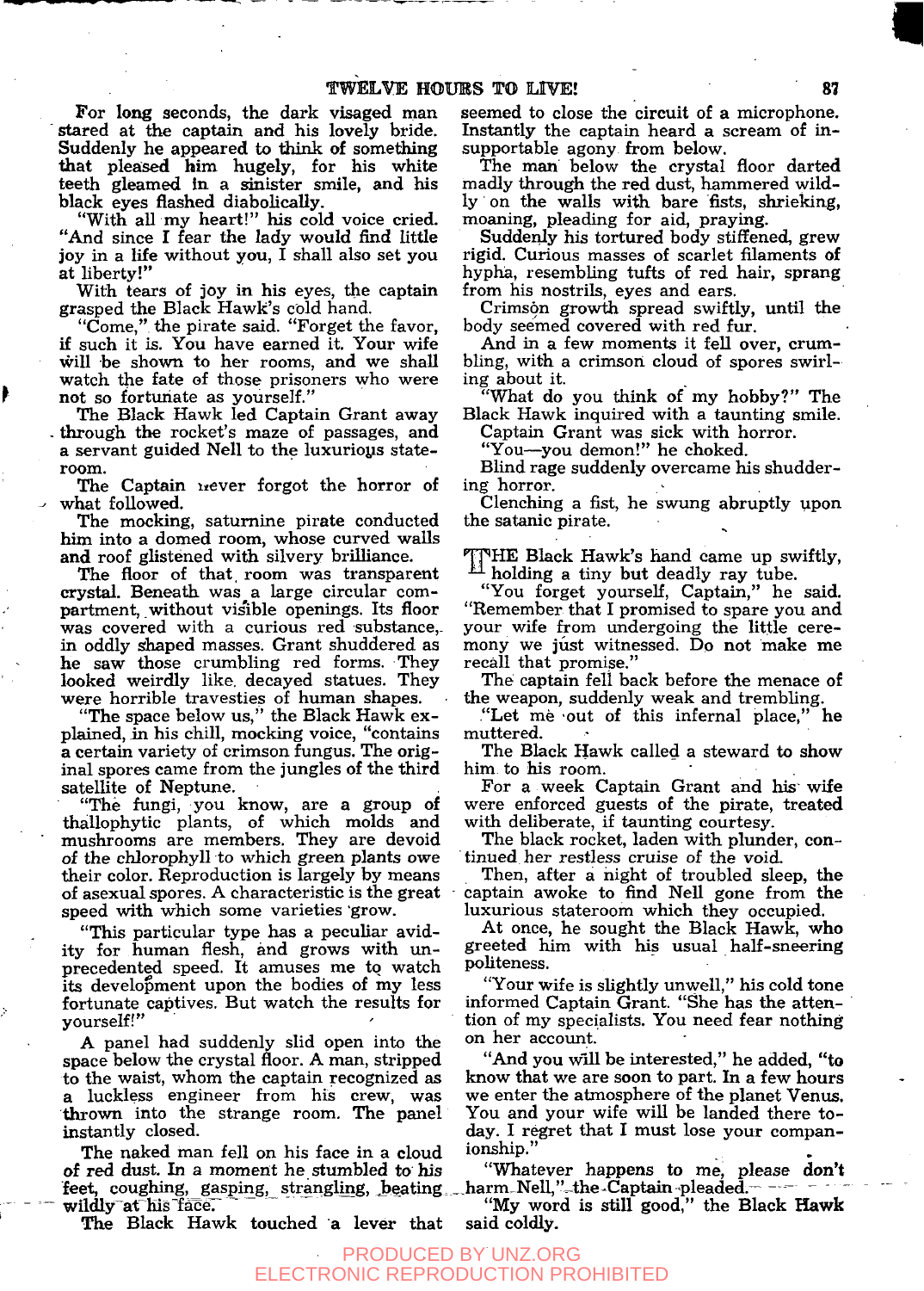Several hours later, somewhat to the surprise of Captain Grant, the rocket landed on firm ground. He was assisted from the port, and looked about anxiously.

The slender black hull of the rocket lay on a bare sandy beach; Above it rose a barren gray rock. A vast waste of green-grey ocean stretched away in all directions. Dense gray clouds filled the sky.

The tall form of the Black Hawk stepped out beside him. "An island on the planet Venus," he said. "It's less than a thousand miles to the city of Thalong, from which aid can reach you."<br>"But my wife-"

 $\ddot{ }$  the captain cried.

"Here she is."

. The Black Hawk - pointed to two large chests, of a white, silvery metal, which the crew were busy lowering through the port. In a moment they lay side by side on the sandy beach.

"Your wife is in one of them," the pirate said, with a demoniac smile. "She is under a mild anaesthetic which will keep her sleeping for twelve hours. The chest contains sufficient air to last that long, and no longer. It contains, also a' supply of food and water, and a portable radio transmitter, with which you may summon aid. The chest is not locked. You have merely to lift the lid."

"And the-other, chest?" The Captain's voice was anxious.

"Ah! the other chest!" The Black Hawk smiled. "The other chest! It is filled with spores of crimson fungus. If you, by any unfortunate mistake, open it, a cloud of the spores will instantly fly out and settle on your skin. You will meet the fate of the man we watched through the crystal floor."

"Which chest—" Captain Grant cried, his voice trembling.

"Ah yes; which chest!" The Black Hawk's suave tone rephed. "That is for you to decide. Remember your wife will live only twelve hours, if the chest is not opened. And goodby, my friend."

Leaving Captain Grant shaken and speech-" less, the pirate of space sprang back through the port. Roseate flame hissed from the.exhaust nozzles of the long black ship. It leapt up to vanish in the gray clouds.

The captain was left alone with the chests.

They seemed identical in every respect. The ornate pattern engraved in the silvery metal was the same on each chest. They were roughly, three feet square by six in length.

The captain fell furiously to examining them. He could detect no faintest difference. He held his ear against each, in,hope that some faint sound of breathing might reach him, to reveal which held his precious Nell. But he heard nothing.

He left the chests and walked anxiously

up and down the beach, gazing wildly over the desert of water, staring into the gray gloom of the sky. Many times his heart leapt, as he thought he glimpsed a distant rocket plane. And always it fell again, when he found his eagerness had deceived him.

He turned again to the bright chests, lying side by side on the white sand. He ran from the one to the other listening, feeling them, even tugging a little at the lids.

His brain was a wild chaos of wonder. Suppose the Black Hawk had tricked him? Suppose the chests were empty? Suppose both contained the fatal spores? Suppose his lovely Nell were in the one and the food and radio set in the other? ^

Again he walked up and down beside them, thinking madly. Hours went by, and he must' soon release his wife or she would be suffocated.

Impulsively, he bent to raise the lid of the nearest. His eyes caught fine letters engraved on the edge of the silvery lid. ^

*The Other One.* 

The Black Hawk had cut it there. A warning. Captain Grant ran to the other chest. But with his hand on the lid, he paused, trembling, his body clammy with a cold sweat.

Might the warning be false? Had the letters been cut there to cause him to open the deadly chest? Or did the pirate intend the words to save his life?

He ran back toward the first chest, he stopped, and collapsed in a trembling heap. Cold sweat chilled him; a strange dizziness came over him, his throat was dry; he trembled.

But the time was up—he must delay no longer. He tottered to his feet, ran back to the chest without the warning, tugged at **tha**  lid. Dizzy weakness overcame him.

"A trick," he muttered.

**EEE TURNED** and staggered to the other, and grasped the lid. The inscribed words, "The Other One" caught his eye again. He recoiled as from a deadly snake.

He ran away from the chests, stumbling across the sand, eyes wild with fear. He imagined the swift red mould growing over him, choking him, converting him into a rotting, crumbling mass.

He would not open the chest! There was a fair chance that he would be discovered by some passing air-liner before he starved to death.

Then the hideous vision of the death of the scarlet fungus was dispelled by a picture of Nell as she had been on the recent wedding day. Happy, singing, gloriously lovely, devoted to him. She was in- one of the chests, '

*(Concluded on page 112)* 

#### PRODUCED BY UNZ.ORG ECTRONIC REPRODUC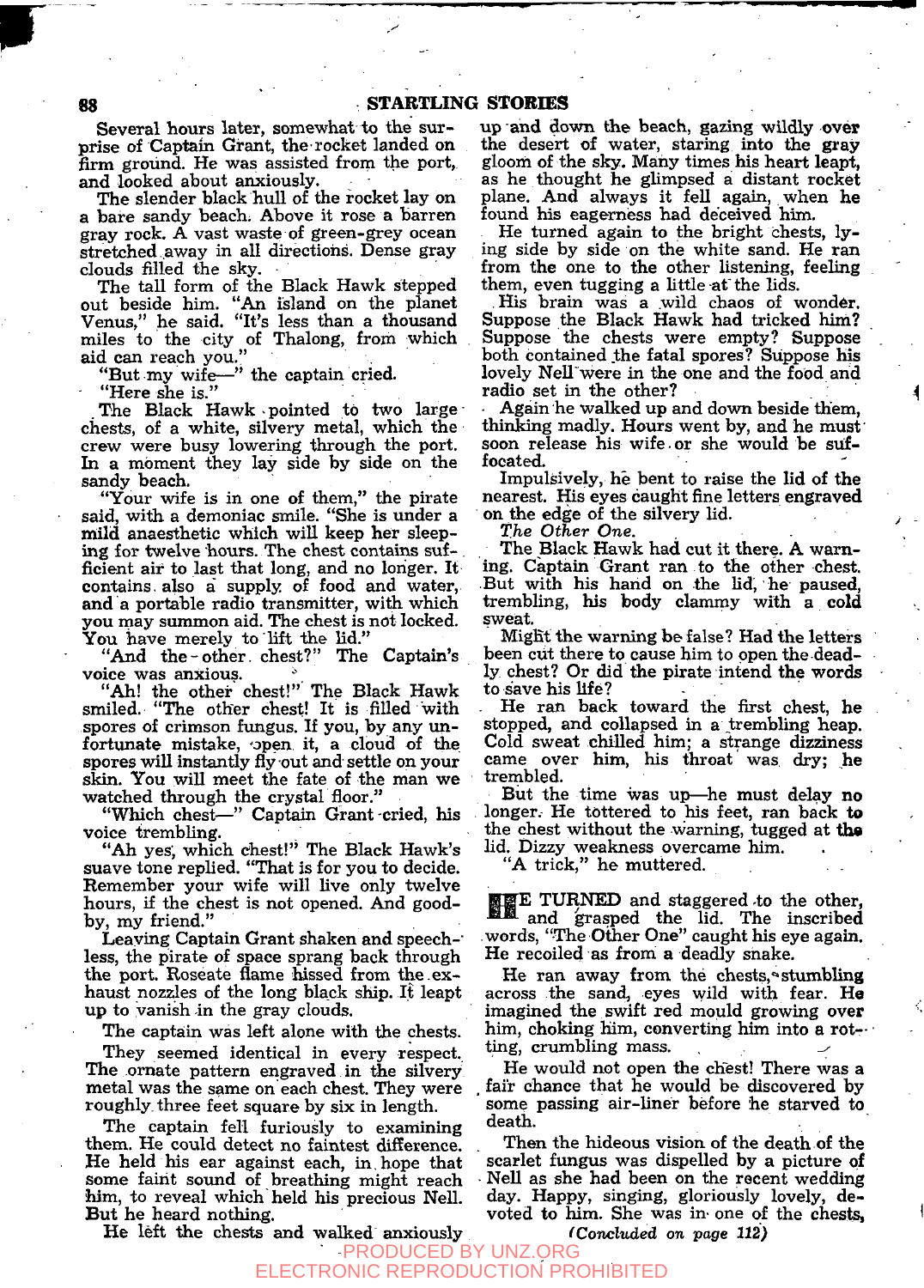



# By HIENRY KUTTNER

*Tim Hathaway sensed that his wile was growing different*—*but it took him a long time to learn just why!* 

**EX UKE-BOX** music roared through the smoky gin-mill. The old man I was looking for sat in a booth far back, staring at nothing, his shaking, veined hands gripping a tiny glass. I recognized him.

I

He was the one. He could teU me what I wanted to know. After what I had seen tonight, at the Metropolitan—

He was already drunk. His eyes were dull and glazed. As I slid into the booth beside him, I heard him mumbling something, over and over.

"The doll—Joanna, you shouldn't—Joanna—"

He was lost in the dream-world of alcoholism. He saw me, and he didn't see me. I was one of the phantoms of memory that thronged about him.

"Tell me about it," I said.

And even that, from a stranger, couldn't penetrate the mists that fogged his brain. The soul was gone from him. He reacted like\_a\_puppet\_to\_my .words.—Once-or-twice I-

had to put a few questions to him, but he<br>89